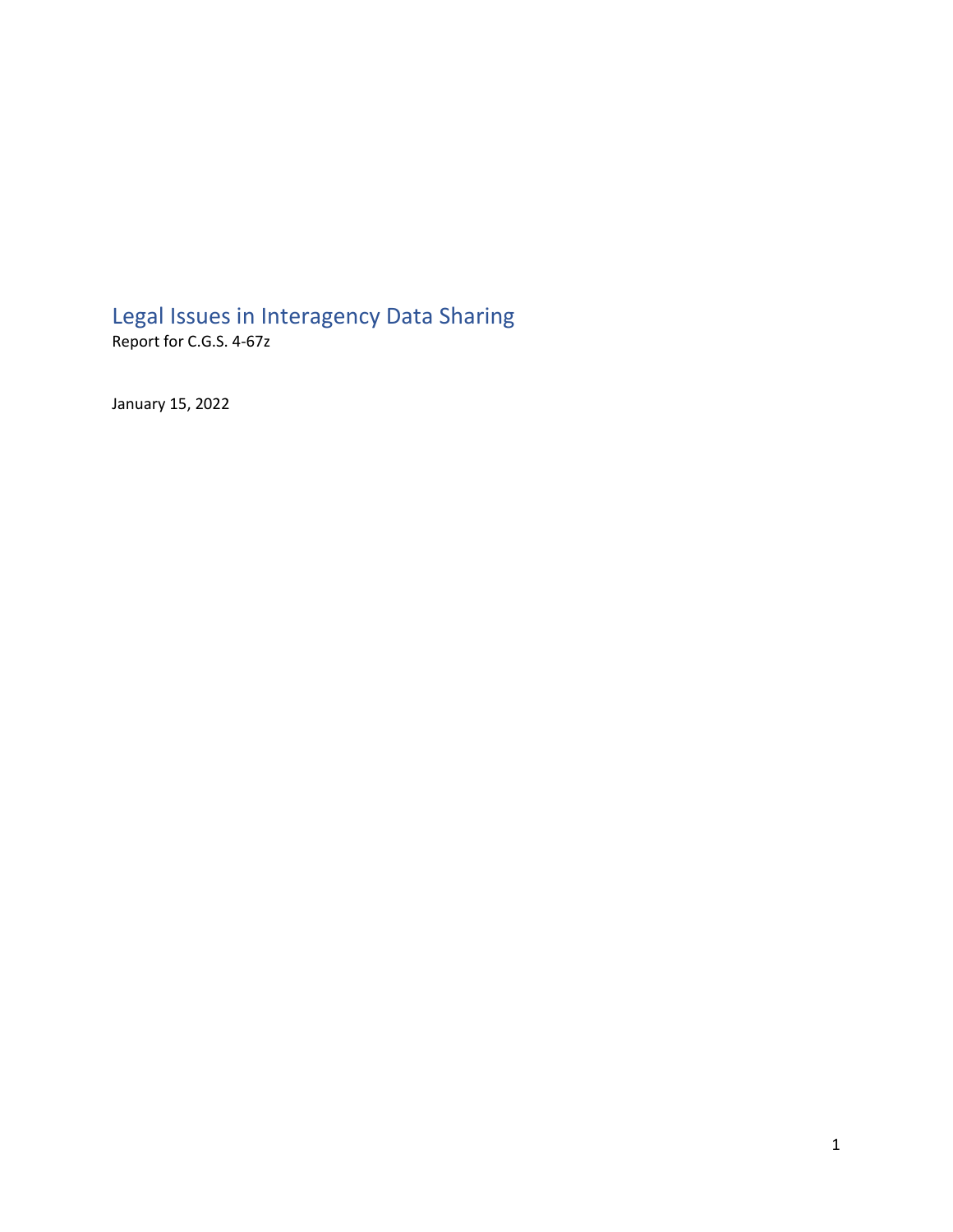## **Table of Contents**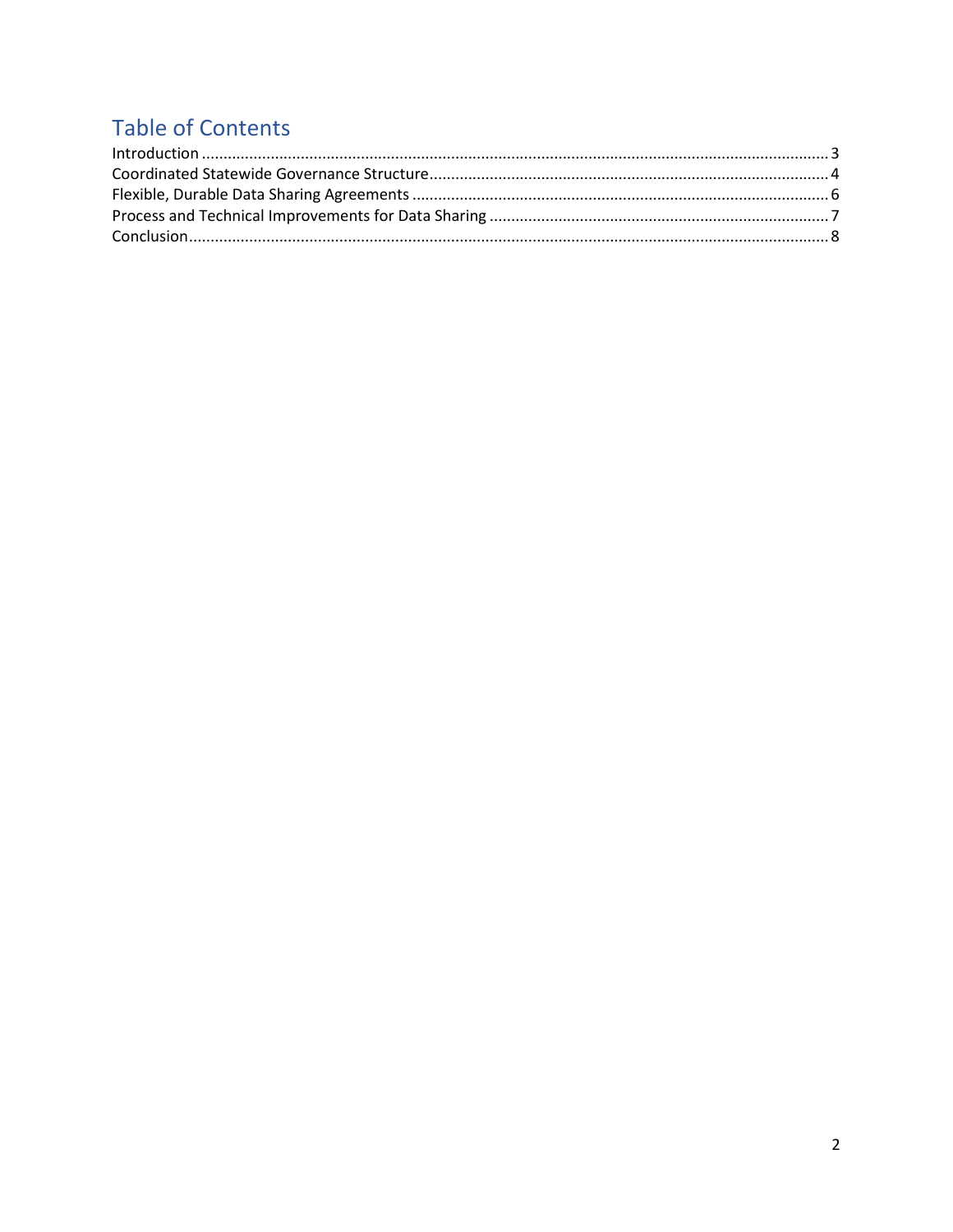#### <span id="page-2-0"></span>Introduction

Pursuant to C.G.S. 4-67z, the Chief Data Officer each year, in consultation with the Attorney General and executive branch agency legal counsel, will review "methods to facilitate the sharing of …high-value data [of executive branch agencies] to the extent permitted under state and federal law, including, but not limited to, the preparation and execution of memoranda of understanding among executive branch agencies."<sup>[1](#page-2-1)</sup> This report provides an update on the development of these methods, through January 15, 2022.

An initial report on legal issues in interagency data sharing<sup>[2](#page-2-2)</sup> included the following recommendations, based on survey results, review of data sharing agreements, analysis of state and federal laws and regulations, and consultation with state agency staff and national experts:

- I. **Establish a coordinated statewide governance structure for cross-agency data sharing:** The absence of a statewide governance structure leads to fragmented approaches to sharing data on high-priority issues which reduce the ability of the state to mobilize a response; and
- II. **Develop more flexible, durable data sharing agreements:** A proliferation of data sharing agreements makes oversight difficult and reduces the ability to protect clients' data and manage risk.

In the past year, the state has made progress in three areas related to these recommendations:

- I. **Coordinated statewide governance structure:** In July 2021, ten agencies signed an Enterprise Memorandum of Understanding setting forth a coordinated governance structure, through expansion of the Preschool through Twenty and Workforce Information Network (P20 WIN) system. The statutory basis and learning agenda for P20 WIN were also updated to allow for future expansion. These milestones move forward the ability of the state to respond to highpriority issues in a coordinated fashion for those agencies that are part of the P20 WIN system.
- II. **Flexible, durable data sharing agreements:** Data sharing agreement templates are in development for the major legal and regulatory frameworks applicable to the ten agencies participating in P20 WIN, which will provide a flexible, durable way to define the data sharing process between agencies and with outside entities. Completion of these templates will help create a regular, consistent process for data sharing.
- III. **Process and technical improvements:** Planning and development began on process and technology improvements to facilitate the safe, ethical, equitable and secure sharing of data among the P20 WIN agencies. The process and technical improvements will enable the governance structure and the new agreements to operate in a more streamlined fashion.

The remainder of the report describes these changes in more depth.

<span id="page-2-1"></span><sup>1</sup> Connecticut General Statutes, section 4-67z: [https://www.cga.ct.gov/2020/sup/chap\\_050.htm#sec\\_4-67z](https://www.cga.ct.gov/2020/sup/chap_050.htm#sec_4-67z)

<span id="page-2-2"></span><sup>&</sup>lt;sup>2</sup> The January 15, 2020 report is posted here[: https://portal.ct.gov/-/media/CT-Data/PA-19153-Legal-Issues-in-](https://portal.ct.gov/-/media/CT-Data/PA-19153-Legal-Issues-in-Interagency-Data-Sharing-Report-11520.pdf)[Interagency-Data-Sharing-Report-11520.pdf](https://portal.ct.gov/-/media/CT-Data/PA-19153-Legal-Issues-in-Interagency-Data-Sharing-Report-11520.pdf)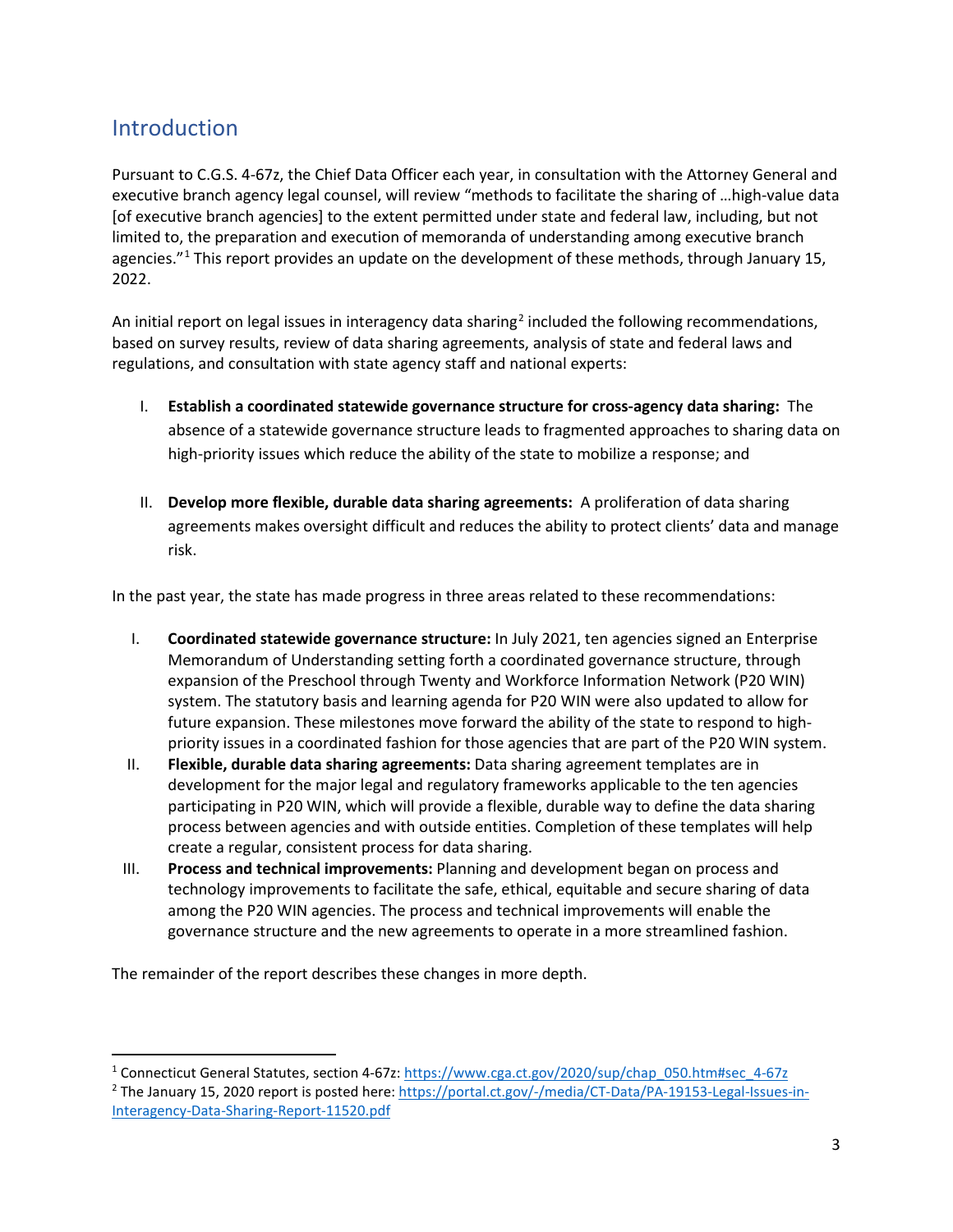### <span id="page-3-0"></span>Coordinated Statewide Governance Structure

In support of the recommendation for coordinated governance, several changes occurred in 2021. First, in July 2021, ten agencies signed a new enterprise agreement for the P20 WIN system. $3$  The agreement builds on and evolves the existing P20 WIN structure while maintaining a decentralized approach which allows each agency to retain administrative authority over their data. Program management for P20 WIN is provided by the staff of the OPM Data and Policy Analytics unit, under the supervision of the Chief Data Officer (Operating Group). The function of securely linking the proposed data from participating agencies is undertaken through staff at the Connecticut Department of Labor (Data Integration Hub).

The primary agreement is an Enterprise Memorandum of Understanding (E-MOU), [4](#page-3-2) which sets forth the "rules of the road" for how data are shared for all current and future participating agencies, regardless of whether the data is identifiable, de-identified, anonymized or aggregated. The participating agency is agreeing to participate in the governance process set forth to make data sharing a uniform, efficient, and effective process, saving time and money. The United States Commission on Evidence-Based Policymaking recommended the Enterprise Memorandum of Understanding (E-MOU) as a "best practice" method for data sharing.<sup>[5](#page-3-3)</sup> The P20 WIN E-MOU was developed by the ten participating agencies in P20 WIN (Participating Agencies), OPM and the Office of the Attorney General, in accordance with the framework and "uniform interagency data sharing protocol" shared in the prior year's report.

The E-MOU sets forth the governance structure, roles and responsibilities of agencies participating in P20 WIN. The E-MOU includes:

- 1. A Resident Advisory Board to work on equity and public trust issues;
- 2. Other committees as needed to respond to inquiries and improve safe, ethical and secure sharing of data across agencies;
- 3. The role and responsibilities of the Operating Group and the process for managing data sharing requests;
- 4. How data are shared and the responsibilities of the Data Integration Hub and any Participating Agency that has sovereignty for the data;
- 5. Enterprise privacy and security and how to avoid any breaches of data; specifications for the data matching services; and onboarding new participating agencies.

<span id="page-3-1"></span><sup>&</sup>lt;sup>3</sup> The agencies are: State Board of Education, Office of Early Childhood, Connecticut State Colleges and Universities, Department of Labor, University of Connecticut, Connecticut Conference of Independent Colleges, Department of Social Services, Office of Higher Education, Department of Children and Families, Connecticut Coalition to End Homelessness and Office of Policy and Management.

<span id="page-3-2"></span><sup>4</sup> A copy of the E-MOU and related documentation are maintained at:

<https://portal.ct.gov/OPM/P20Win/Governance>

<span id="page-3-3"></span><sup>&</sup>lt;sup>5</sup> The Promise of Evidence-Based Policymaking: Report of the Commission on Evidence-Based Policymaking, September 2017.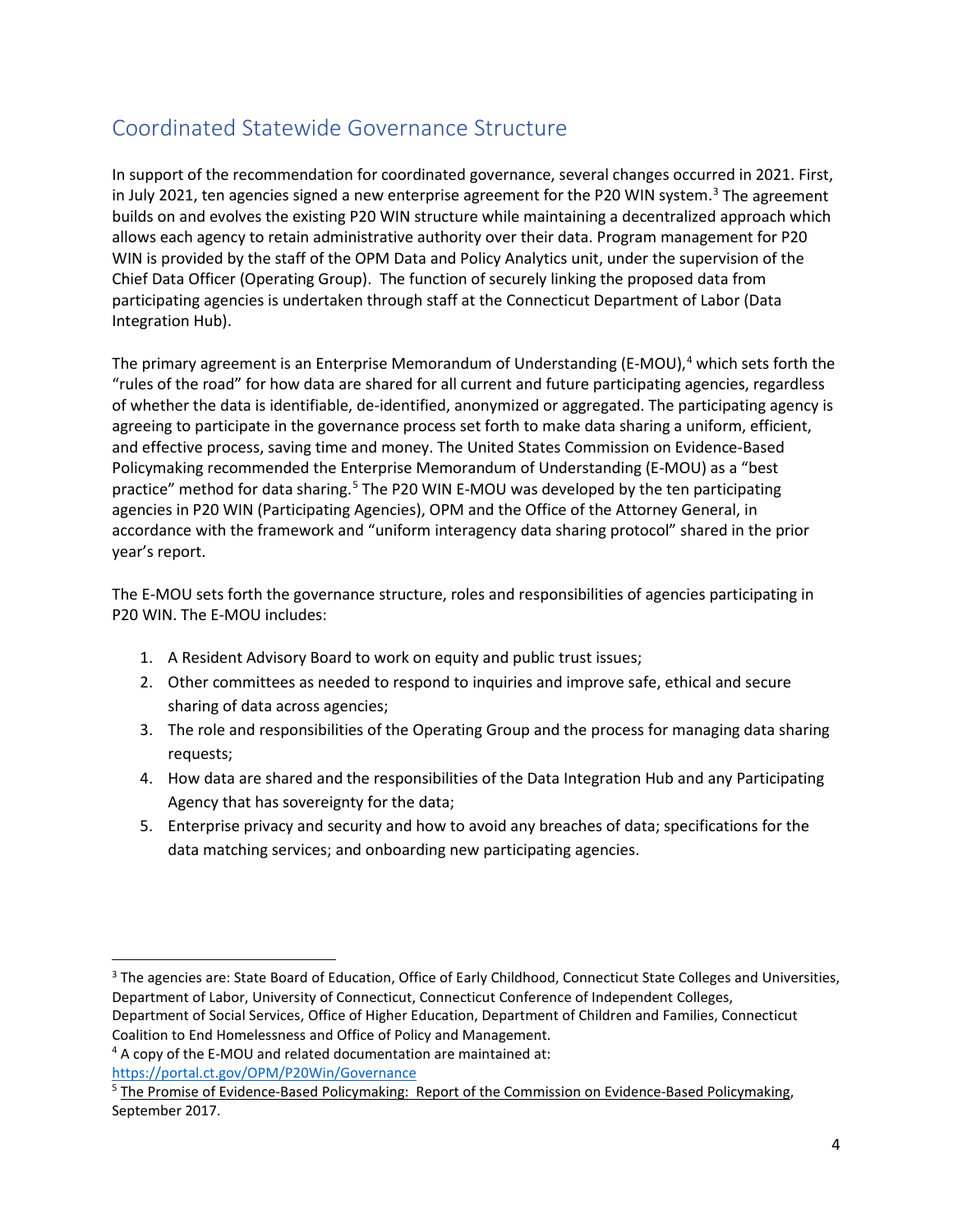The vision and purpose for P20 WIN were also expanded through legislation, to move beyond education and workforce, to include health and human services.<sup>[6](#page-4-0)</sup> Public Act 21-2, Section 250, June Special Session<sup>[7](#page-4-1)</sup> expanded the purpose "to inform policy and practice for education, workforce and supportive service efforts." P20 WIN was created to link data to improve education for students of all ages and the related legal framework was closely tied to federal education laws. The changes to the statutory basis for P20 WIN expanded the types of requests that P20 WIN can fulfill and clarified aspects of the governance framework, including a definition for the E-MOU and reconstituting the Executive and Data Governing Boards. In addition, Public Act 21-2, Section 271, June Special Session<sup>[8](#page-4-2)</sup> described several general characteristics of data sharing agreements, which can be of general use.<sup>[9](#page-4-3)</sup>

As part of the revised governance framework, the two primary P20 WIN governing bodies held public meetings through 2021, providing transparency and public accountability for the data sharing process. The Executive Board, featuring leadership from each agency, holds quarterly meetings, while the Data Governing Board meets monthly. In addition, the Executive Board can create subcommittees or other groups as needed to move their work forward.

The completion of the E-MOU is a milestone for the ability to share data between agencies and with the public. Several related efforts also identified the need for consistency and coordination in the legal and governance framework for interagency data sharing, particularly through P20 WIN:

- The Children's Behavioral Health Plan Data Integration Workgroup recommended broadening state agency participation in P20 WIN for the twelve agencies that are part of the Behavioral Health Plan implementation efforts<sup>[10](#page-4-4)</sup>
- The CREATES ("Cliff Retirements Adding Efficiency, Accountability, and Technology to Economize State Government") report cited P20 WIN as the basis for interagency data sharing efficiencies, noting that "Ongoing expansion of the P20 WIN system will lead to increased data gathering, which could provide the foundation for a common platform either built off P20 WIN or closely compatible with it" through the development of a statewide governance framework $11$
- The state Health IT Plan Environmental Scan ("EScan") included a recommendation that health IT "efforts should build upon P20 Win, CGS 4-67z, CGS 17b-112l(e), and other initiatives to build

<span id="page-4-4"></span>

<span id="page-4-0"></span><sup>6</sup> A summary of the legislative changes related to P20 WIN can be found in the slides and minutes for the Data Governing Board meeting of July 2, 2021, at[: https://portal.ct.gov/OPM/P20Win/Governance](https://portal.ct.gov/OPM/P20Win/Governance)

<span id="page-4-1"></span><sup>7</sup> Public Act 21-2 can be found at: [https://www.cga.ct.gov/2021/ACT/PA/PDF/2021PA-00002-R00SB-01202SS1-](https://www.cga.ct.gov/2021/ACT/PA/PDF/2021PA-00002-R00SB-01202SS1-PA.PDF) [PA.PDF](https://www.cga.ct.gov/2021/ACT/PA/PDF/2021PA-00002-R00SB-01202SS1-PA.PDF)

<span id="page-4-2"></span><sup>8</sup> <https://www.cga.ct.gov/2021/ACT/PA/PDF/2021PA-00002-R00SB-01202SS1-PA.PDF>

<span id="page-4-3"></span><sup>9</sup> The section only directly applies to "data sharing agreement[s] entered into pursuant to subsection (b) of section 12-15 of the general statutes, subsection (j) of section 31-225a of the general statutes or section 269 of this act by an office, department, board, commission, public institution of higher education or other instrumentality of the state with one or more individuals or organizations that allows for the sharing of data held by such state instrumentality," but the provisions outlined are useful more generally for interagency data sharing.<br><sup>10</sup> <https://www.plan4children.org/connecticuts-plan/behavioral-health-plan-workgroups/data-integration/>

<span id="page-4-5"></span><sup>11</sup> [https://portal.ct.gov/Office-of-the-Governor/News/Press-Releases/2021/03-2021/Governor-Lamont-Receives-](https://portal.ct.gov/Office-of-the-Governor/News/Press-Releases/2021/03-2021/Governor-Lamont-Receives-Report-With-Suggestions-on-Government-Efficiency)[Report-With-Suggestions-on-Government-Efficiency](https://portal.ct.gov/Office-of-the-Governor/News/Press-Releases/2021/03-2021/Governor-Lamont-Receives-Report-With-Suggestions-on-Government-Efficiency)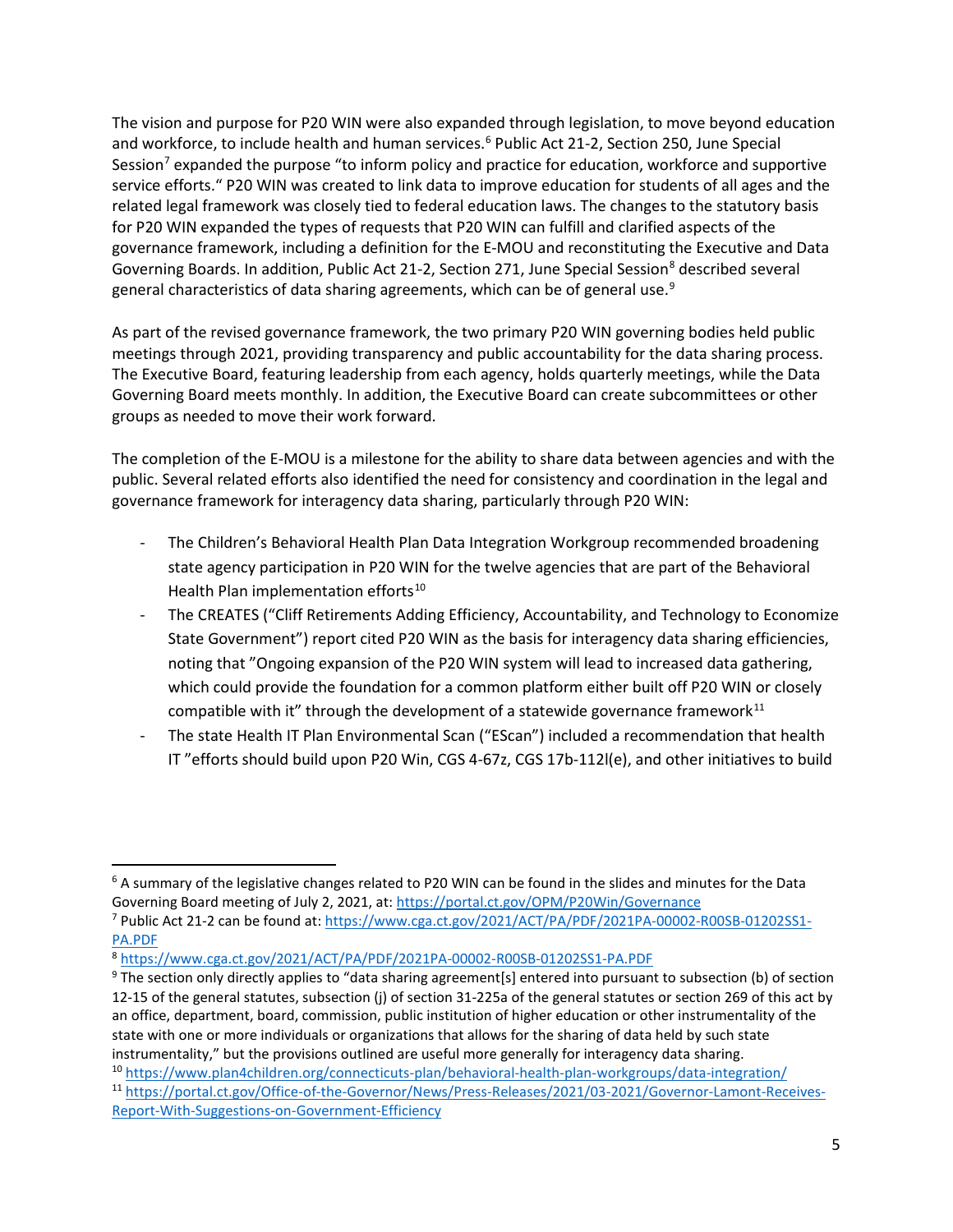shared practices and tools among attorneys representing state agencies to help facilitate data sharing through implementation of standardized legal agreements and processes."<sup>[12](#page-5-1)</sup>

## <span id="page-5-0"></span>Flexible, Durable Data Sharing Agreements

Following completion of the E-MOU with the ten participating agencies, OPM worked with the same agencies to draft template data sharing agreements to cover education, workforce and health and human services. While the E-MOU covers the overall governance, the data sharing agreements (DSAs) are tailored to the specifics of individual requirements and arrangements and different combinations of data. Template DSAs, still under review by state agencies and the Office of the Attorney General, will enable a flexible, durable data sharing process for the State, while also allowing agencies to have proper oversight over their data and to reduce the effort needed to share data for legitimate state purposes. OPM is in the process of finalizing these documents, with completed templates expected in early 2022.

The "template" approach allows flexibility by tailoring agreements to the specific context for each agency and each request and promotes durability by developing templates that draw on common elements which can be re-used and revised as needed. Templates are in development for the following legal and regulatory frameworks:

- 1. Education records (K-12 and higher education, through FERPA)
- 2. Health records (including Medicaid and behavioral health)
- 3. Unemployment insurance (including wage records)
- 4. Financial aid (FAFSA)
- 5. Benefits programs (including SNAP and TANF)
- 6. Child welfare and child protective services (Title IV-B and IV-E)

The documents are specific to interagency sharing through P20 WIN but can be modified and adapted to other contexts as necessary. The template documents contain the following common elements:

- 1. Responsibilities of data providers (the entities providing the data to be matched or linked; in P20 WIN terminology, Participating Agencies), including:
	- a. Duties when transmitting data, including encryption standards and reliance on systems and carrier lines for transmission
	- b. Compliance with E-MOU (and the governance process described there)
	- c. Documentation for agency staff and vendors providing and transmitting data
	- d. Compliance with applicable and required legal and regulatory frameworks
- 2. Responsibilities of Data Integration Hub (the entity providing the data matching or linking services; in P20 WIN, fulfilled by the Department of Labor), including:
	- a. Data storage and transmittal standards, including encryption
	- b. Standards and processes for granting access to and monitoring Authorized Users
	- c. Ability of data providers to audit or assess the services

<span id="page-5-1"></span><sup>12</sup> [https://portal.ct.gov/-/media/OHS/Health-IT-Advisory-Council/5-Year-Statewide-Health-IT-Plan/Escan/CT-](https://portal.ct.gov/-/media/OHS/Health-IT-Advisory-Council/5-Year-Statewide-Health-IT-Plan/Escan/CT-Health-IT-Plan---Environmental-Scan-Report---Findings-and-Draft-Recommendations.pdf)[Health-IT-Plan---Environmental-Scan-Report---Findings-and-Draft-Recommendations.pdf](https://portal.ct.gov/-/media/OHS/Health-IT-Advisory-Council/5-Year-Statewide-Health-IT-Plan/Escan/CT-Health-IT-Plan---Environmental-Scan-Report---Findings-and-Draft-Recommendations.pdf)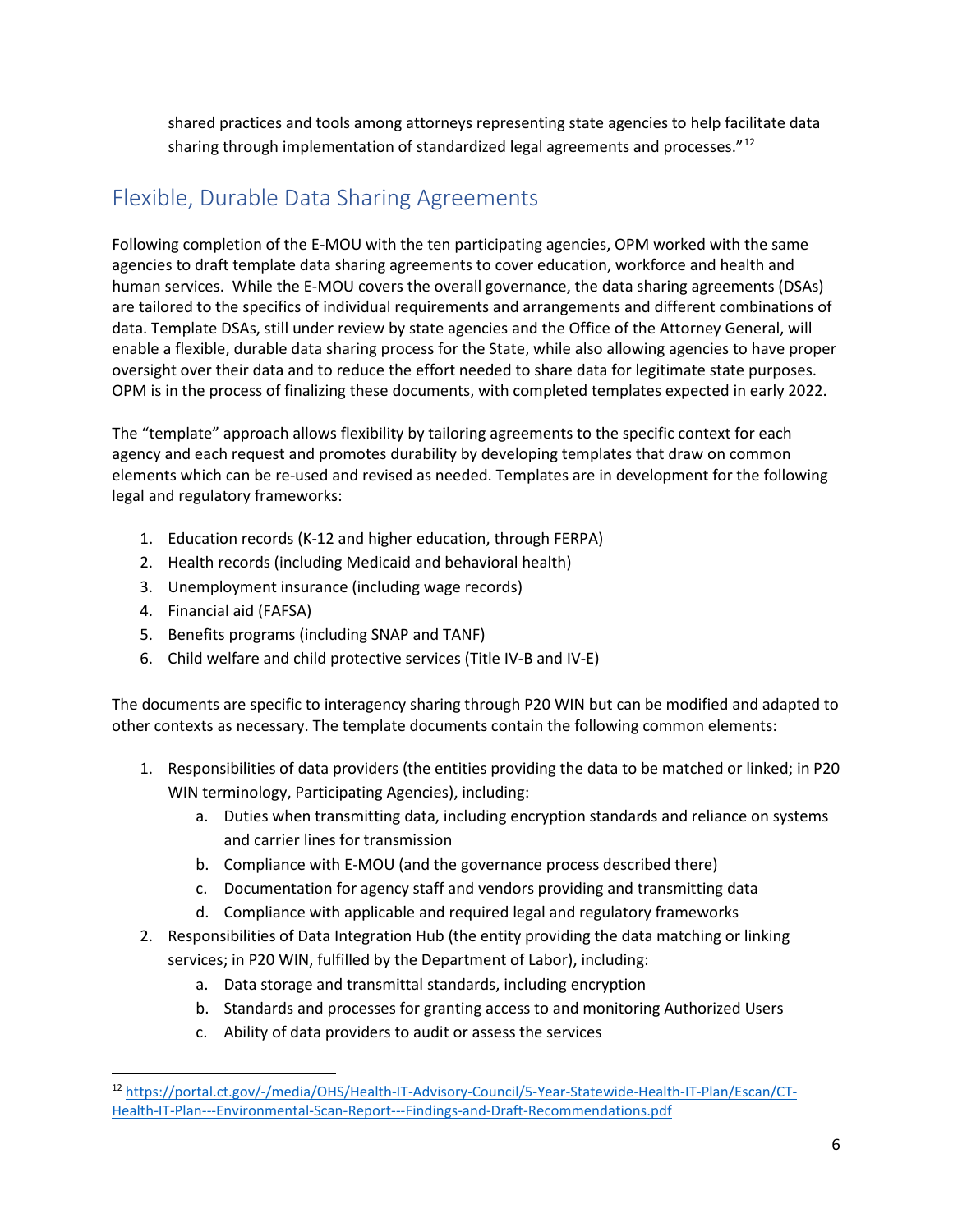- d. Compliance with standards for: Use, Data Deletion, Anonymization of data and cell suppression
- e. Except as provided in the DSA and E-MOU, the Hub shall not distribute data without written approval from the data providers
- 3. Responsibilities of Data Recipient (the entity requesting access to the linked or matched data, whether identified or de-identified), including:
	- a. Approved Use and Data Elements for Project, including review before dissemination and procedures for data retention and destruction
	- b. Agreement to standards for data sovereignty and accuracy
	- c. Description of processes for Safeguarding Data, Security Controls and anonymization or cell suppression Policy
	- d. List of individuals permitted access to data, and accountability for unauthorized access, use or disclosure
	- e. Project reporting requirements and acknowledgment, including any financial understanding or fees.

### <span id="page-6-0"></span>Process and Technical Improvements for Data Sharing

In addition to the changes in the legal and governance framework for data sharing, progress is also underway on process improvements and technical upgrades for interagency data sharing.

As part of the P20 WIN expansion, OPM and the participating agencies are developing a revised data governance manual, which will merge the P20 WIN data governance materials with the Data Sharing Playbook, developed in 2020 with the Office of Early Childhood (OEC), and Skylight Digital, a digital consultancy for government.<sup>[13](#page-6-1)</sup> The Playbook will continue to provide guidance on the processes for data requests and interagency data sharing, based on user interviews, research into best practices from data sharing experts and case studies from other states. The playbook is written in an easy-to-read manner and can help agencies build a data sharing framework that respects and abides by the laws and regulations that apply to their data.

In addition, in 2021, as part of a federal grant to support Statewide Longitudinal Data Systems,<sup>[14](#page-6-2)</sup> the P20 WIN participating agencies reviewed the technical infrastructure to identify potential improvements to increase efficiency and security. A P20 WIN Technical Upgrade planning group met from February to July 2021 to identify potential improvements to the technical infrastructure of the P20 WIN system. Demands on the P20 WIN system are expected to increase with the addition of new participating agencies and an increased focus on use of data to inform policy and decision-making.

A goal for technical upgrades is to reduce the turnaround time for data requests, while maintaining and improving system security. In line with this goal, the following recommendations were developed by the

<span id="page-6-1"></span><sup>13</sup> The Playbook is accessible at:<https://ctopendata.github.io/data-sharing-playbook/>

<span id="page-6-2"></span> $14$  A general description of activities under the SLDS grant, including the technical infrastructure, is available here: <https://nces.ed.gov/programs/slds/state.asp?stateabbr=CT>